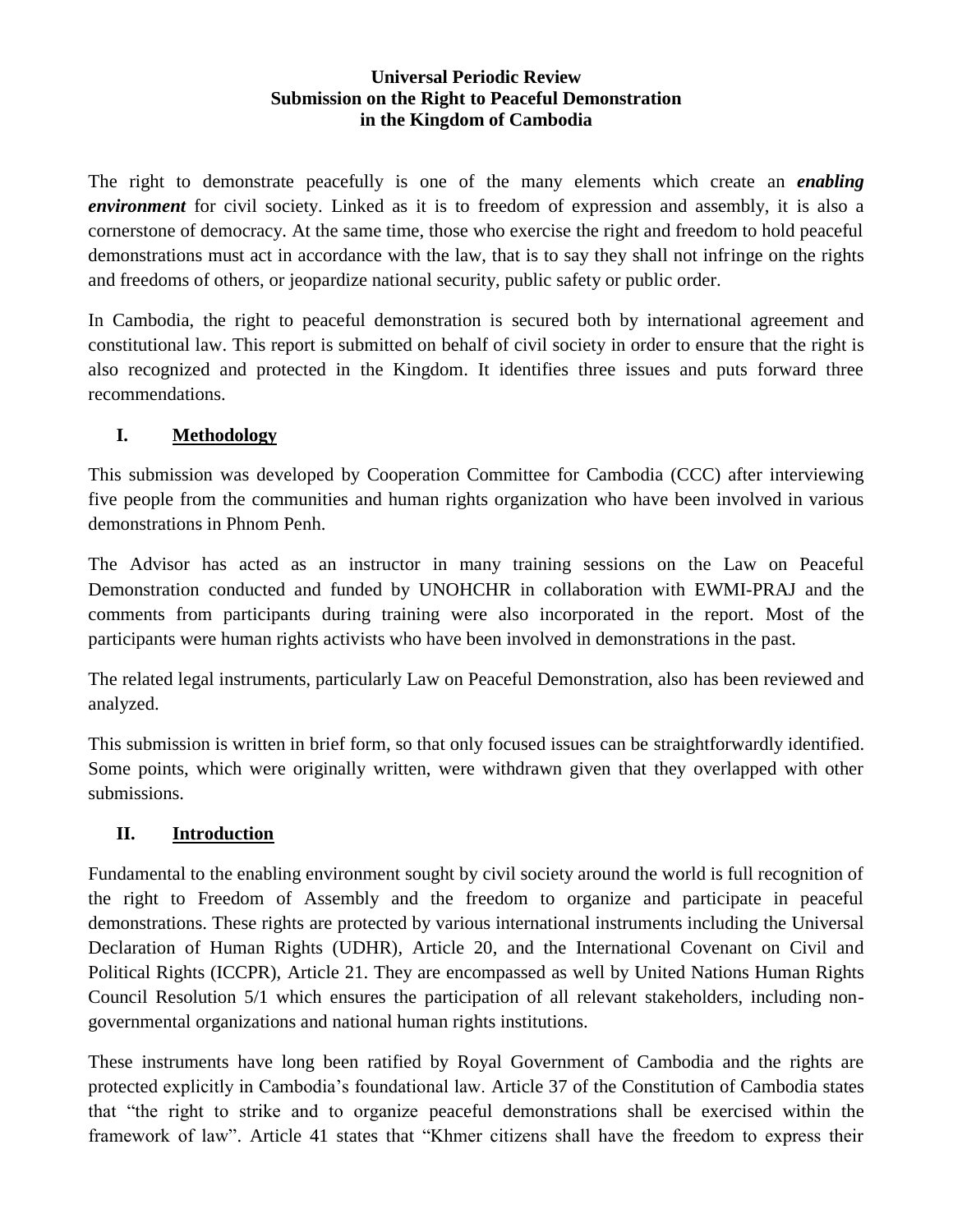personal opinions, the freedom of press, of publication and of assembly. No one can take abusive advantage of these rights to impinge on the dignity of others, to affect the good mores and custom of society, public order and national security"

#### **III. Key Issues and Recommendation**

**Issue 1**: The Law on Peaceful Demonstration (LPD) was adopted by National Assembly and promulgated in late 2009 to assure freedom of expression of Khmer citizens through peaceful demonstration. In December 2010, the Government's Ministry of Interior adopted an Implementation Guide (IG) to be used as a basic tool to assist the relevant competent authorities and citizens in respecting and complying with the LPD and to elaborate on some of the guiding principles to assist both citizens and implementing authorizes to comply with the law. The IG also advises the relevant competent authorities to carry out their roles and duties in accordance with the LPD and the guidance as define in the IG. So far, many people from the community-based organization, civil society organizations, NGOs have been aware of the LPD and IG through regional trainings conducted collaboratively by UNOHCHR and EWMI-PRAJ. However, relevant authorities dealing with various demonstrations haven't been trained yet. Some of them, especially, provincial authorities seem not even to be aware that the LPD and/or IG exist.

**Recommendation 1:** Government of Cambodia should actively work with and/or seek support from donors, development partners and/or international organizations, especially UNOHCHR to publish the LPD and IG as many as possible in order to raise awareness amongst relevant authorities and stakeholders. Whenever possible, Government of Cambodia through Ministry of Interior should conduct the trainings or any dissemination workshop on LPD and IG to all relevant authorities across the country to ensure that state's officials from municipal/provincial and district levels are aware of all the provisions of the LPD and its IG. To do this, it can ensure that freedom of assembly and freedom of expression be respected in Cambodia.

**Issue 2:** One of the strongest concerns about human rights violation is that the police intervention is not proportional to the situation and they fail to show a reasonable degree of patience. Ex: On June 17, 2013, more than 100 police and security guards, including riot squad members, were deployed to the capital's Beoung Kok lake community to block a protest that, at times, involved only three shouting women. And on June 18, 2013, at least two protestors fainted and a third was injured after Boeung Kok villagers clashed with police in front of the Royal Palace when the villagers attempted to submit a petition to Queen Mother Norodom Monineath, pleading for a birthday intervention on behalf of imprisoned activist Yorm Bopha<sup>1</sup>. Another significant disproportion of police intervention was on May 29, 2013 when a woman was knocked unconscious and many more fell to the ground when municipal authorities unleashed water cannon on Boueng Kok lake, Borei Keila and Thmor Kol protesters, who were blocking the capital's Monivong Boulevard<sup>2</sup>.

l

<sup>&</sup>lt;sup>1</sup> Phnom Penh Post. Khouth Sopheak Chakrya. June 18-19, 2013. Police block Beuong Kak Protestor. And Activists, cops clash at palace.

 $^2$  Phnom Penh Post, Khouth Sopheak Chakrya. May 30, 2013. City turns up pressure.